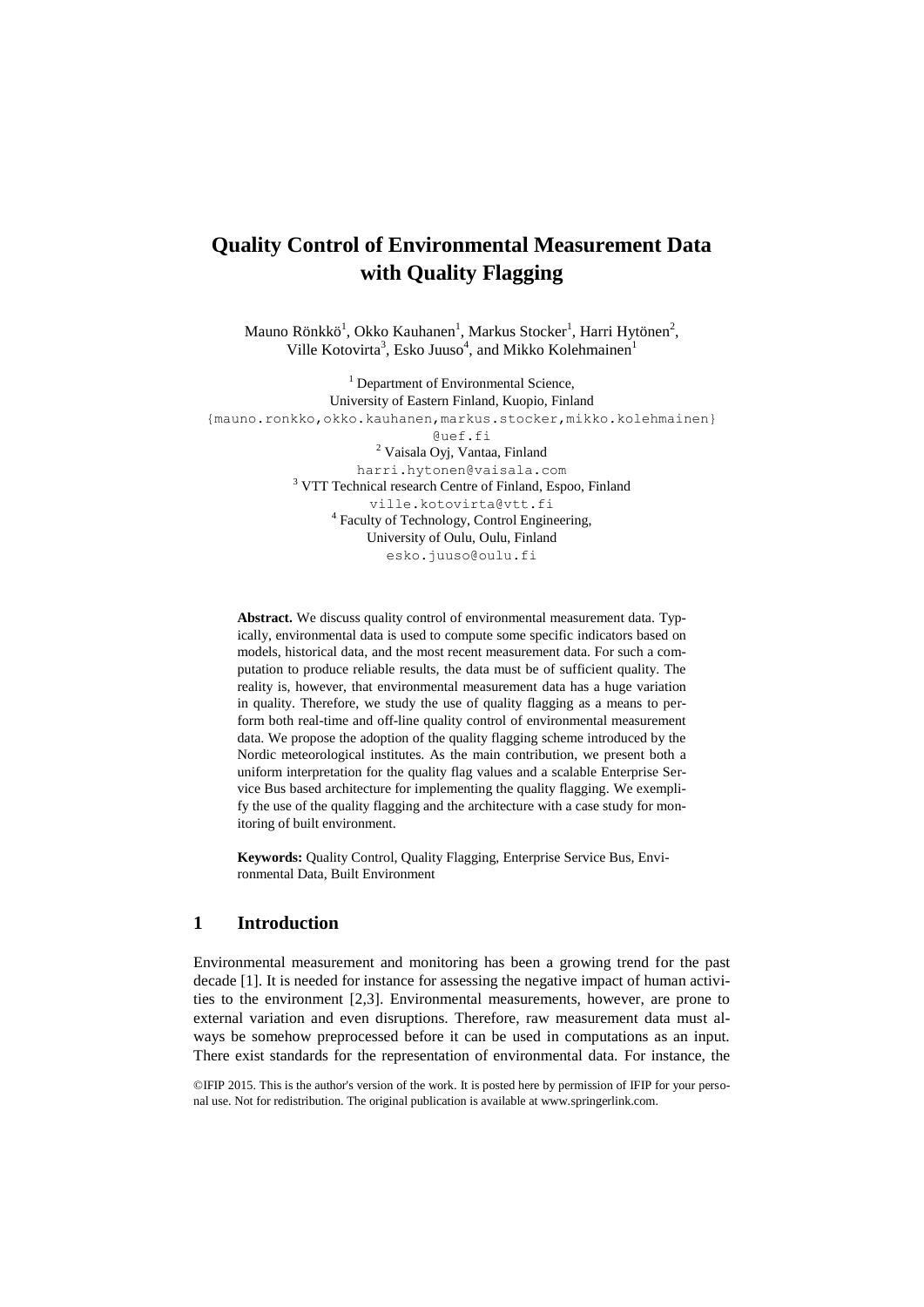Open Geospatial Consortium provides standards for the representation and access of the spatial data. However, the standards do not address the issue of data quality comprehensively. For instance, UncertML [4] was proposed as an extension to OGC, to address uncertainty representation. With UncertML, one can attach probabilistic uncertainties to environmental data sets. Still, standards do not provide sufficient support, for instance for real-time quality control of environmental data, as discussed in Section 2.

Quality flagging is a means to provide quality information on the level of individual measurement data points both in real-time and off-line. Most importantly, quality flagging is also a reversible activity, as it preserves all original measurement values. As discussed in Section 2, we focus on one specific quality flagging scheme. It is the scheme presented by Vejen et al. [5] that is recommended and used by the Nordic meteorological institutes. Since the quality flagging scheme by Vejen et al. is tailored for weather measurement data, we propose as part of the main contribution a uniform interpretation for the quality flag values to be used for the flagging of any kind of environmental measurement data. It should be noted that the quality flagging scheme by Vejen et al. is not what World Meteorological Organization (WMO) refers to when speaking of a Quality Management Framework. In particular, WMO strives after an ISO certification, whereas the quality flagging scheme is a technical implementation of a real-time and off-line computational quality procedure.

As the other part of the main contribution, in Section 3, we present an Enterprise Service Bus (ESB) [6] based architecture to perform quality flagging in a scalable and measurement device independent manner. In Section 4, we illustrate the use of the ESB based architecture to perform quality flagging of data for built environment, including room temperature and water consumption measurements. As the research work is still ongoing, we present here our complete plans. We conclude in Section 5.

## **2 Quality Control of Environmental Measurement Data**

When considering quality control of environmental measurement data, there is practically one well-known proposed standard, UncertML [4]. With UncertML, one can attach probabilistic uncertainties to environmental data sets to support statistical preprocessing. For instance, Williams et al. [7] used UncertML to attach uncertainty information to raw weather data as provided by Weather Underground<sup>1</sup>. By using UncertML and INTAMAP [8], they were able to estimate the bias and residual variance, to adjust, merge, and interpolate temperature data from independent data sources. As a result, they were able to produce an interpolated temperature map for the whole UK based on the Weather Underground data with statistical corrections.

Although UncertML does provide means to improve the quality of environmental data, it operates on the level of measurement data sets. Such level of data quality, however, is not sufficient for all applications. A complementary approach is to per-

 $\overline{\phantom{a}}$ 

<sup>1</sup> http://www.wunderground.com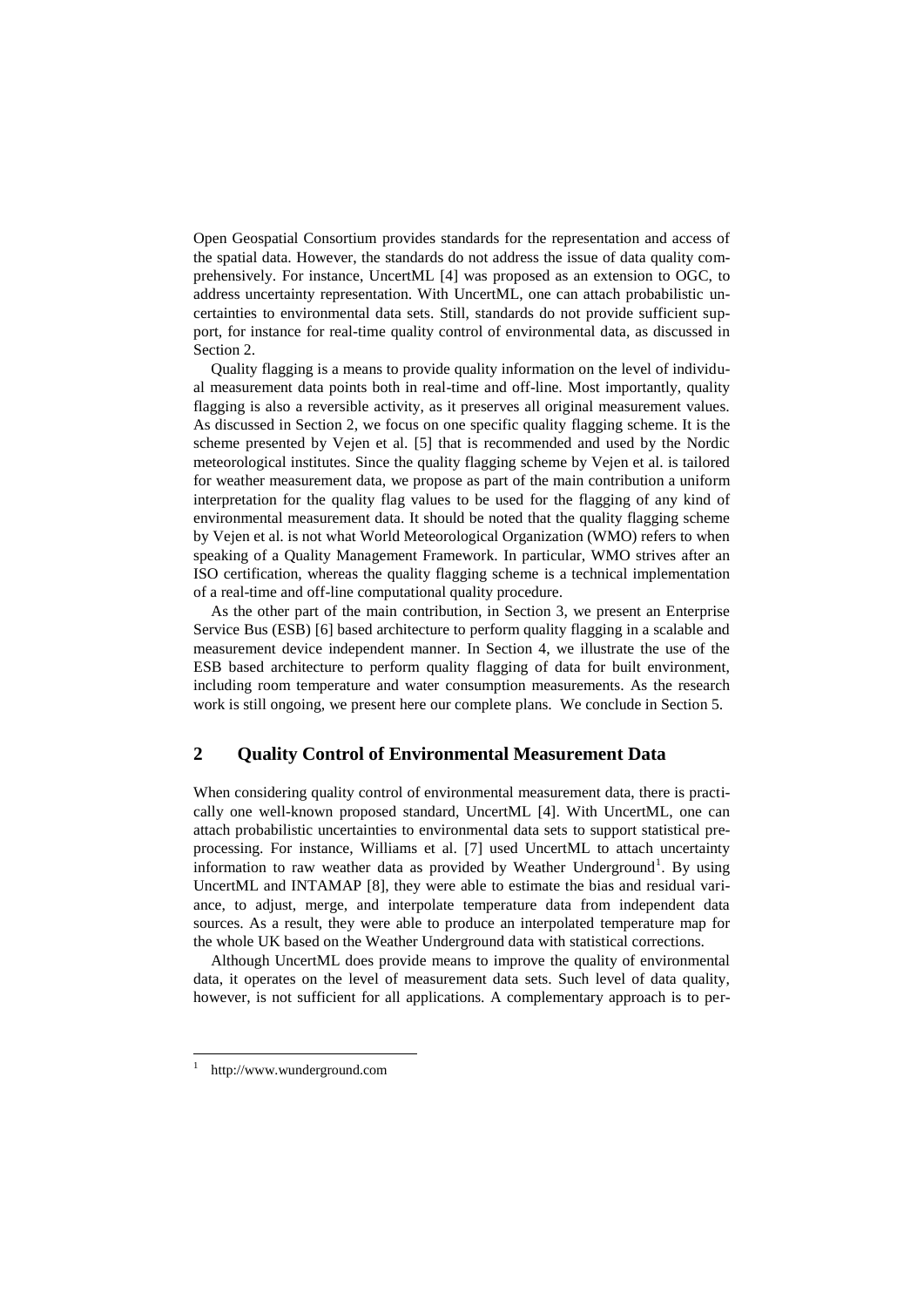form quality control on the level of individual measurement data points. For this purpose quality flagging is used.

Flag Original interpretation Generic interpretation 0 No check performed Value not checked 1 Observation is ok Approved value 2 Suspected small difference Suspicious value 3 Suspected big difference Anomalous value 4 Calculated value Corrected value 5 Interpolated value Imputed value 6 (Not defined originally) Erroneous value 7 (Not defined originally) Frozen value 8 Missing value Missing value 9 Deleted value Deleted value

<span id="page-2-0"></span>**Table 1.** Quality flag values and their original interpretation [5] along with the proposed generic interpretation.

The Nordic meteorological institutes have developed a fully functioning quality flagging scheme as discussed by Vejen et al. [5]. It provides both real-time and offline quality flagging. Vejen et al. [5] distinguish between four quality control levels. QC0 is a real-time quality control performed by the measurement devices or stations. QC1 is a real-time quality control performed by the data acquisition system prior to storing the data. QC2 is an off-line quality control performed by the data management system based on the stored data. Lastly, HQC is the final off-line quality control check performed by a human operator. Each of these levels use the same quality flag values as indicated in **[Table 1](#page-2-0)**. Thus, the quality flag is a number with four digits:  $C=E_{QCO}+I0\times E_{QC1}+I00\times E_{QC2}+I000\times E_{HQC}$ , where each  $E_{QCO}$ ,  $E_{QC1}$ ,  $E_{QC2}$  and  $E_{HQC}$  are quality flag values for the corresponding quality control levels.

Because the quality flagging scheme by Vejen et al. is designed for weather measurements, it does not apply to generic environmental measurement data. In particular, the original interpretation can be non-informative or misleading in a generic case. Also, the original flag values do not support observations of a malfunctioning measurement device that produces constant, "frozen", or clearly erroneous measurement values. Therefore, we propose a generic interpretation for the quality flag values, as indicated in **[Table 1](#page-2-0)**. The proposed interpretation is downwards compatible with the original interpretation, so that it could also be used for weather measurements. In particular, in the generic interpretation "suspicious value" and "anomalous value" are used instead of "small difference" and "big difference". Also, "imputation" is used instead of "interpolation", as interpolation may not be applicable in a generic case. Similarly, the generic interpretation replaces "calculated value" with "corrected value" to emphasize the difference between value correction and missing value imputation. Lastly, the generic interpretation uses the two originally unused flag values for diagnostics, to indicate a clear measurement error or a "frozen" measurement value.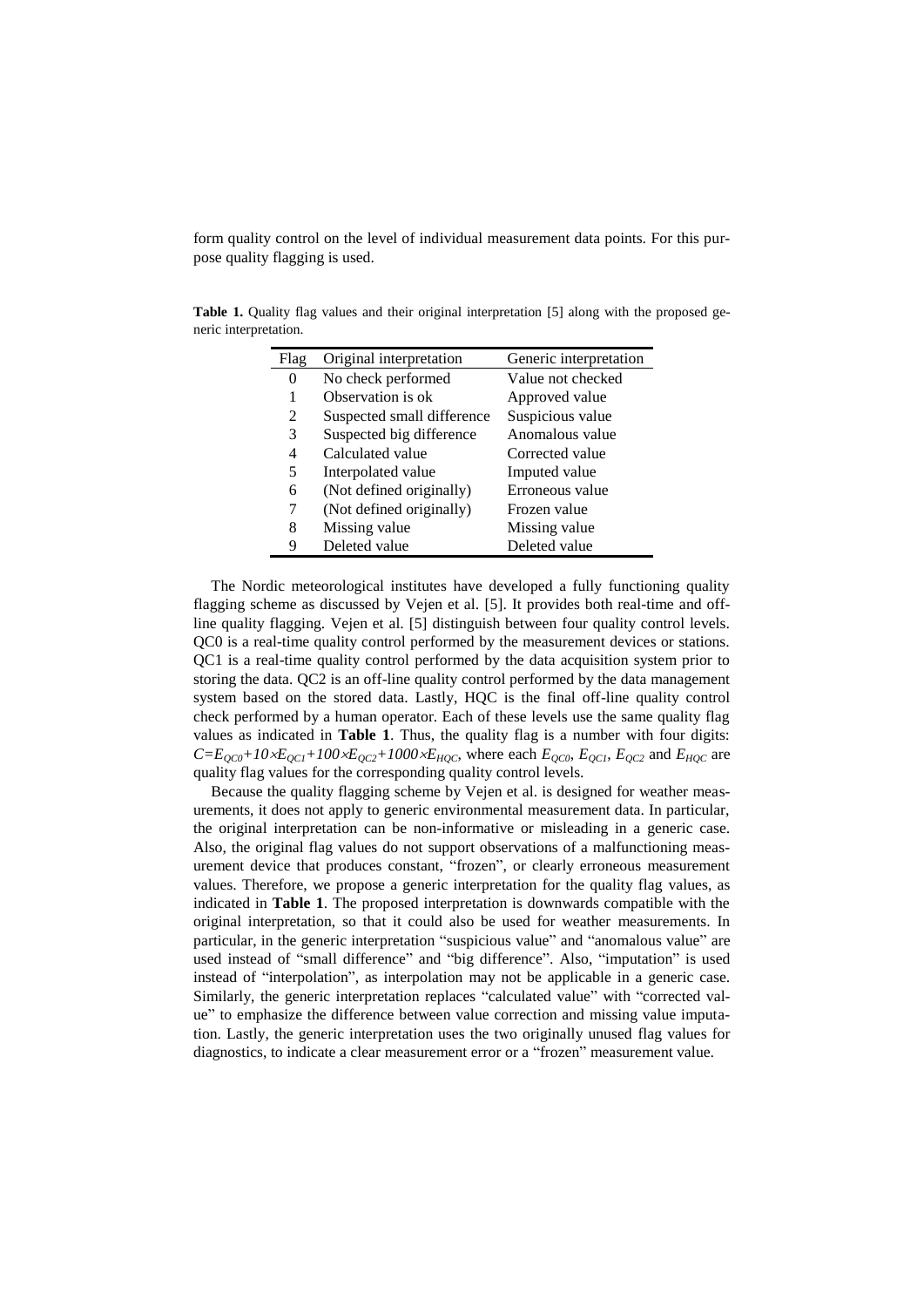It should be noted that quality flagging is a complementary approach with respect to use of UncertML. In particular, quality flagging operates on the level of individual measurement points, whereas UncertML operates on the level of data sets. Thus, both can be applied to the same data set at the same time to provide detailed information about the data quality. What makes the quality flagging an attractive approach is that it supports quality restrictions during the data queries. For instance, one can query only such data, where the final quality check has been performed. Similarly, one can query data, where there are no QC0 or QC1 failures or corrections. Implementing such queries requires no extra work, as they can be constructed based on the quality flag values. Such a query style is supported, for instance, by all SQL databases. Furthermore, queries about failures, suspicions, and corrections provide valuable information to be used with UncertML. In particular, information about bad quality can be used to select and fine tune appropriate statistical and probabilistic model for UncertML, to match the observed data quality.

Quality flagging provides also valuable information to systems diagnostics and maintenance. The frequency and trend of quality failures function as indicators for device failures or model inadequacies. Thus, the bigger the measurement network is, the more useful and valuable quality flagging becomes. This is something that is not currently addressed by methods such as UncertML that focus on interoperability at the level of datasets.

# **3 The Enterprise Service Bus Based Architecture**

As depicted in **[Fig. 1](#page-4-0)**, the role of the ESB is to pass measurement data as messages between services. More specifically, we use here  $WSO2$   $ESB<sup>2</sup>$ . The  $ESB$  is extended and configured so that it has a dedicated port and a mediator for each sensor. Thus, a sensor performs QC0 on the measurement data after each measurement and sends the data in its native format, such as JSON or XML, to the dedicated ESB port. The ESB then redirects the received measurement data to a dedicated mediator that performs QC1 and passes the checked measurement data back to the ESB. The ESB then redirects the checked measurement data to a data storage. The ESB is configured to trigger QC2 on stored data on regular intervals. The actual QC2 is then performed by a computational service, for which we use  $Octave<sup>3</sup>$ . For this purpose, a predetermined subset of the stored data is retrieved for the computational service. After QC2, the checked data is stored back to the data storage. Lastly, HQC is performed by a human operator on the data that is already checked by QC2. HQC is initiated by the human operator through a dedicated client application. The client application accesses the stored data requested by the operator through the ESB. Similarly, after HQC, the client application stores the checked data back to the data storage through the ESB.

 $\overline{\phantom{a}}$ 

<sup>2</sup> http://wso2.com/products/enterprise-service-bus/

<sup>3</sup> https://www.gnu.org/software/octave/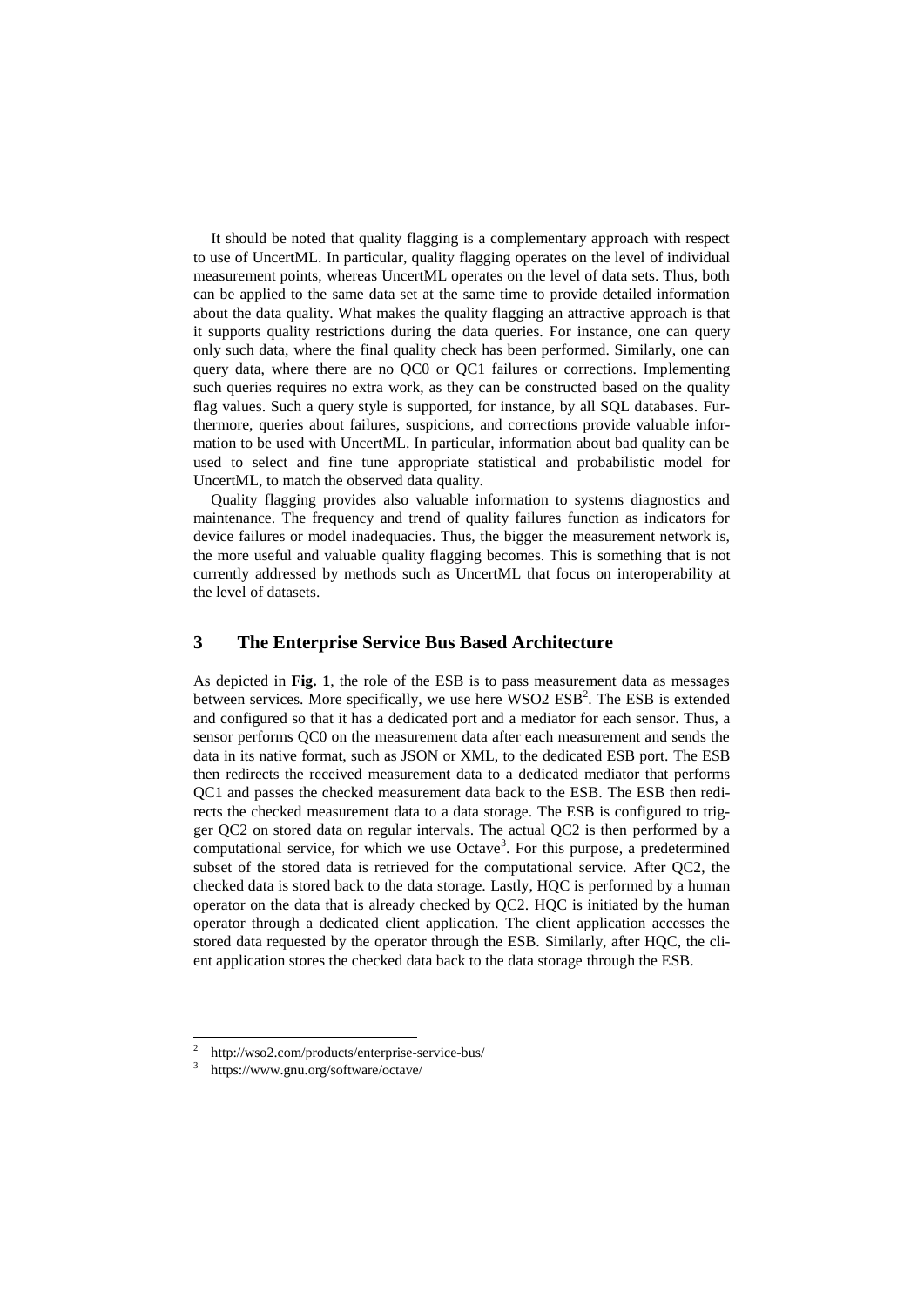

**Fig. 1.** An Enterprise Service Bus based architecture for quality flagging.

<span id="page-4-0"></span>The advantage of the ESB architecture is that it can be reconfigured by an administrator while the system is running. Therefore, it is possible to add new sensors and algorithms, as well as expand and refactor a data storage while the system is in use. The reception ports of the ESB can also be configured to receive measurement data as messages virtually in any format. For instance, the WSO2 ESB supports by default messages that are passed in HTTP and SOAP format. It should be noted that the ESB architecture is scalable by using multiple ESB instances to improve performance by passing the messages in between them. Several concurrent instances of the ESB architecture can also be used to make the overall system more robust and fault-tolerant.

The ESB architecture also supports the use of OGC SWE Standards. The ESB architecture can be extended with ports configured, for instance, to receive and pass OGC O&M compliant data. Similarly, the architecture can be extended to support the OGC SOS standard for sensor data management.

### **4 Case Study**

As our case study, we consider the monitoring of residential buildings. The buildings sector is the largest user of energy and CO2 emitter in the EU, estimated at approximately 40% of the total consumption. In particular, we study a specific home monitoring system called AsTEKa [9,10]. For simplicity, we consider here only two variables: room temperature and water consumption. The sensors for these two variables are both physically and technologically different. As the research work is still ongoing, we present here our complete plans. We have already implemented the ESB architecture and we have studied various statistical methods to be used in the quality flagging. We have also implemented example mediators for quality control, but we have not yet implemented in full the quality flagging scheme that we discus next.

We decided not to consider all quality flag values for all quality control checks. Instead, only the most critical quality checks are considered, as indicated in **[Table 2](#page-5-0)**. In particular, QC0 was not used, as AsTEKa uses low-cost sensors that do not support real-time computations. Instead, QC1 is extended to consider also the checks usually performed by QC0.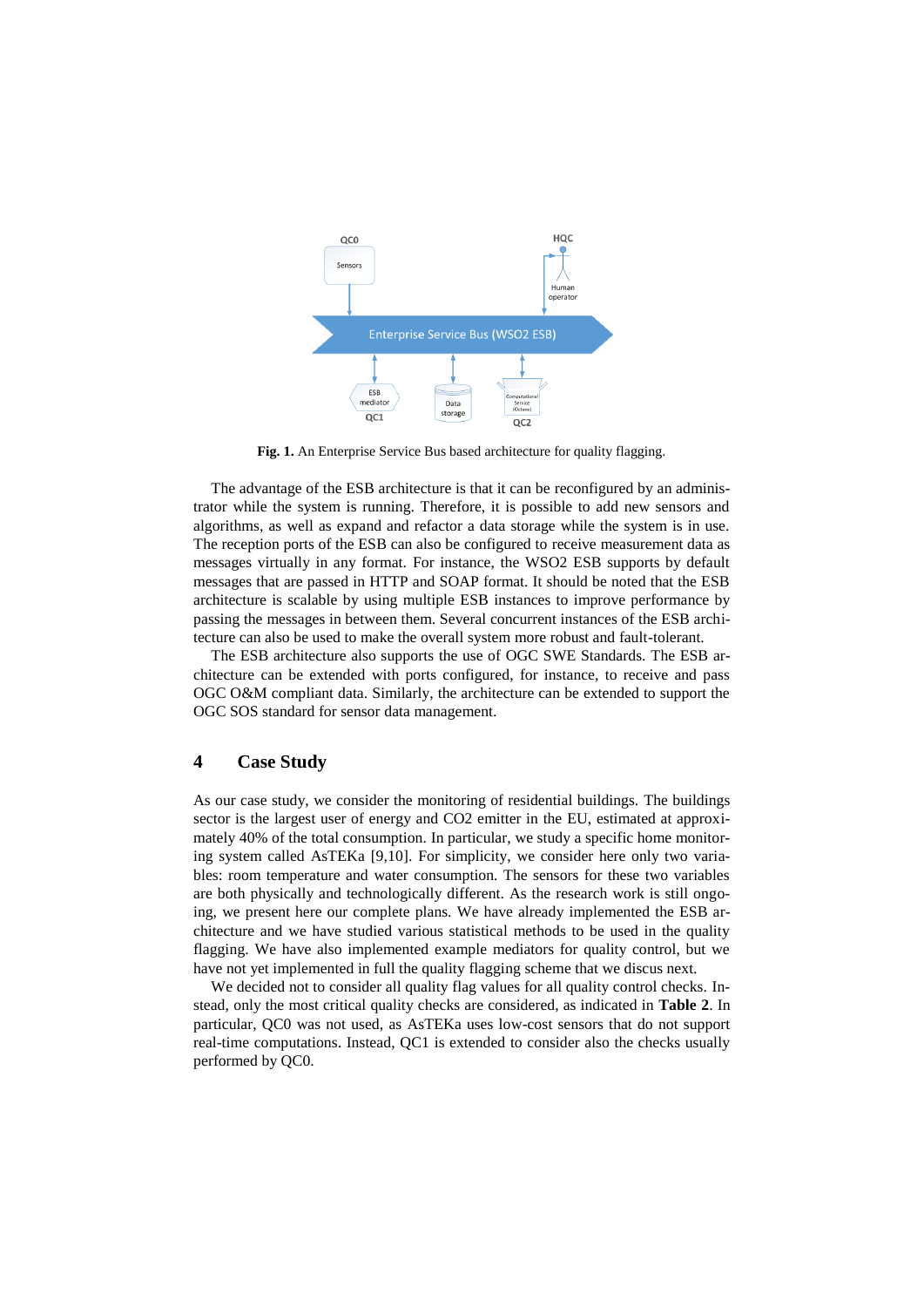| Flag | Interpretation    | OC1 | OC <sub>2</sub> | OC3 | HQC |
|------|-------------------|-----|-----------------|-----|-----|
| 0    | Value not checked | no  | no              | yes | yes |
| 1    | Approved value    | no  | yes             | yes | yes |
| 2    | Suspicious value  | no  | yes             | yes | yes |
| 3    | Anomalous value   | no  | no              | yes | yes |
| 4    | Corrected value   | no  | no              | yes | yes |
| 5    | Imputed value     | no  | no              | yes | yes |
| 6    | Erroneous value   | no  | yes             | yes | no  |
| 7    | Frozen value      | no  | no              | yes | no  |
| 8    | Missing value     | no  | yes             | yes | no  |
| 9    | Deleted value     | no  | no              | yes | yes |

<span id="page-5-0"></span>**Table 2.** Quality flag values used in AsTEKa quality control; an applicable flag value is indicated by "yes".



**Fig. 2.** Quality control of room temperature data.

<span id="page-5-1"></span>**Room temperature. [Fig. 2](#page-5-1)** depicts the whole chain of quality control for room temperature data. QC1 decides coarsely if the data points are approved, suspicious, erroneous, or missing. As QC1 runs once a minute, quality controlled data points are available one minute after the measurement. Hence, such approved data points can be used for near real-time control of heating and cooling. By avoiding using suspicious and erroneous data points we can also avoid unnecessary heating and cooling.

Since QC2 runs every 2 hours, data after QC2 can be used for alerting occupants and maintenance personnel of anomalies and potential malfunctions. When considering heating and cooling, a 2 hours window is sufficient to prevent systemic failures that could cause damage to devices or structures. Thus, data after QC2 is particularly suited for diagnostic purposes and detecting occupant behavior or system settings causing to waste energy.

As HQC aims at resolving frozen, erroneous, or missing data, it is useful for analyzing structural changes in the residential building. Because structures weaken over time and the performance of heating or cooling devices also deteriorates over time, one can expect an increasing trend in use of energy over time. This trend can be computed by comparing quality controlled room temperature values with use of heating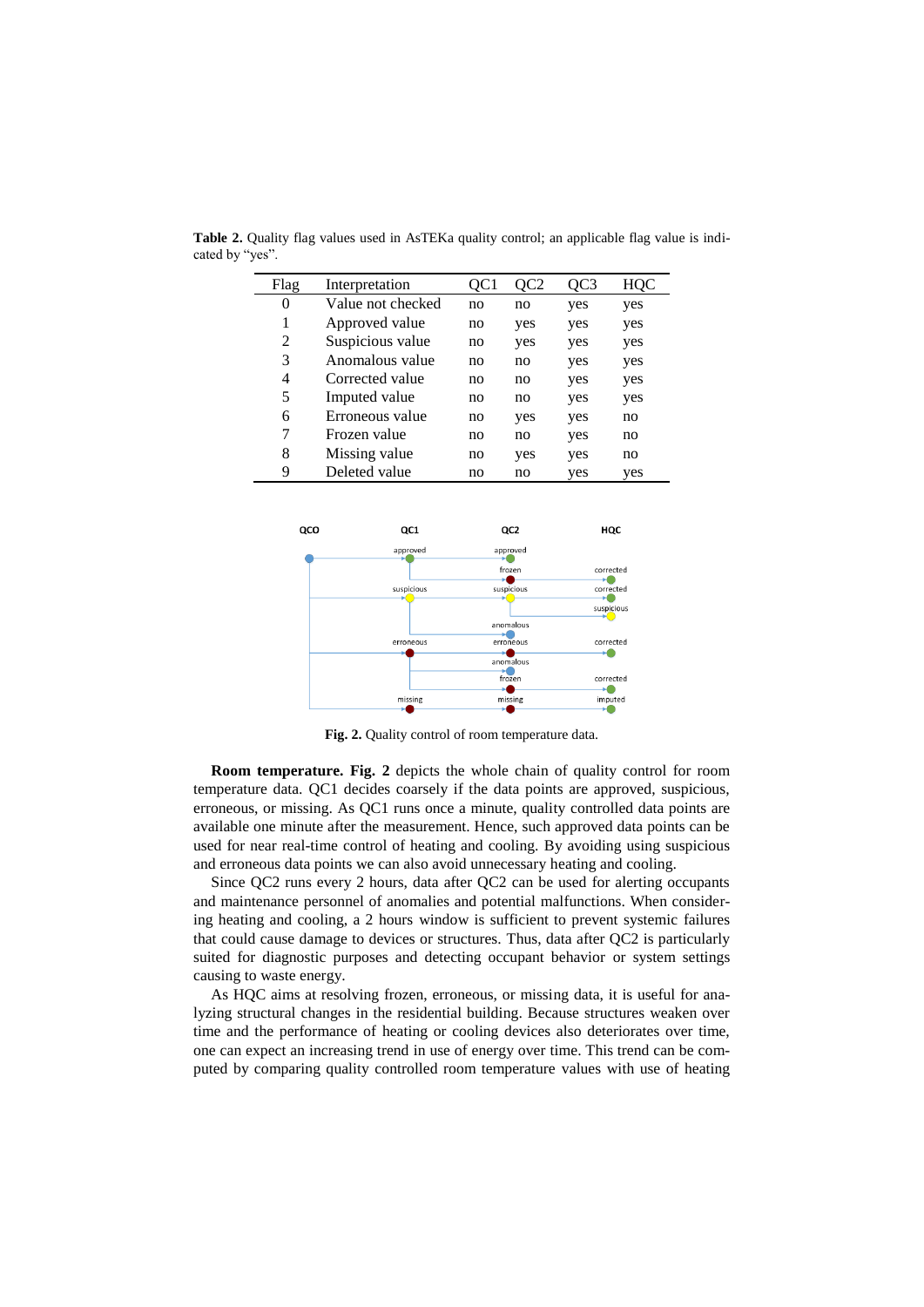and cooling energy. As such a change is not abrupt, it is sufficient to perform HQC once a month. The frequency and number of performed corrections by HQC acts also as an indicator for the condition of the home monitoring system as a whole.



**Fig. 3.** Quality control of water consumption data.

<span id="page-6-0"></span>**Water consumption. [Fig. 3](#page-6-0)** depicts the whole chain of quality control for water consumption data. QC1 decides coarsely if the data points are approved, suspicious, erroneous, or missing. As QC1 runs once a minute, only the erroneous and missing data points are of interest. In such a case, maintenance personnel could be notified and the measurement devices could be repaired quickly.

Since QC2 runs every 2 hours, data after QC2 can be used for alerting occupants and maintenance personnel of anomalies and potential malfunctions. In particular, the data after QC2 can be used to spot leaks and malfunction of valves and appliances that use water. When considering water consumption, a 2 hours window is generally sufficient to prevent systemic failures that could cause damage to appliances or structures. Thus, data after QC2 is particularly suited for diagnostic purposes and detecting occupant behavior or system malfunctions causing to waste water or causing structural damage. The frequency and number of performed corrections by QC2 indicates also the condition of the home monitoring system as a whole.

As HQC aims at resolving remaining frozen data, it is useful for analyzing the condition of appliances as well as occupant behavior that leads to wasting water. As such conditions do not evolve fast over time, it is sufficient to perform HQC once a month.

# **5 Conclusion**

We studied the use of quality flagging as a means to perform quality control of environmental measurement data. We proposed the adoption of the quality flagging scheme introduced by the Nordic meteorological institutes to be used with any kind of environmental measurement data. We presented both a uniform, generalized interpretation for the quality flag values and a scalable Enterprise Service Bus based architecture for implementing the quality flagging. We exemplified the use of the quality